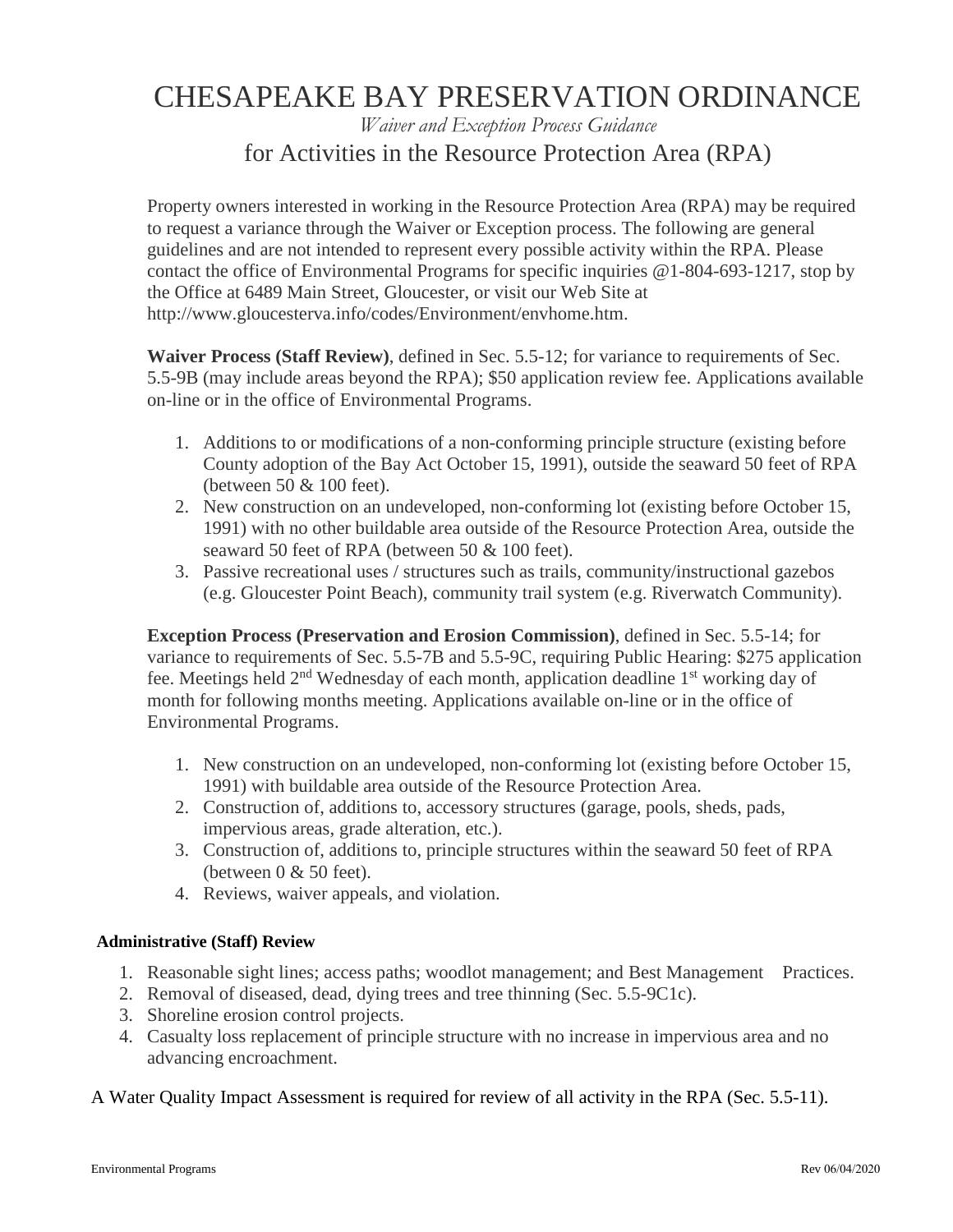|                                                                         | <b>Chesapeake Bay Preservation</b><br>Ordinance<br><b>Waiver Application</b>                                                                                                                                                                                                                                                                                                                       |
|-------------------------------------------------------------------------|----------------------------------------------------------------------------------------------------------------------------------------------------------------------------------------------------------------------------------------------------------------------------------------------------------------------------------------------------------------------------------------------------|
| Waiver<br><b>Application Type:</b>                                      | Public Hearing Process through the CB Preservation and Erosion Commission (\$50.00 App. Fee)<br>Appeal (to<br>An application for exception is required for new, non water-dependent development, redevelopment, and construction<br>within fifty-feet of resource feature. A Water Quality Impact Assessment shall be submitted for all activity occurring in<br><b>Resource Protection Areas.</b> |
| <b>APPLICANT/AGENT INFORMATION:</b>                                     |                                                                                                                                                                                                                                                                                                                                                                                                    |
| Name:                                                                   | Phone:                                                                                                                                                                                                                                                                                                                                                                                             |
| Address:                                                                |                                                                                                                                                                                                                                                                                                                                                                                                    |
|                                                                         |                                                                                                                                                                                                                                                                                                                                                                                                    |
| Email:                                                                  |                                                                                                                                                                                                                                                                                                                                                                                                    |
| PROPERTY OWNER INFORMATION:<br>Name:                                    |                                                                                                                                                                                                                                                                                                                                                                                                    |
| Mailing Address: <u>National Phone:</u> Phone:                          |                                                                                                                                                                                                                                                                                                                                                                                                    |
| City/State/Zip:<br><b>PROPERTY INFORMATION:</b><br>Tax Map/<br>$RPC$ #: | E911/Street Address:                                                                                                                                                                                                                                                                                                                                                                               |
| Date Lot Recorded:                                                      | Nearest Water Body:                                                                                                                                                                                                                                                                                                                                                                                |
|                                                                         | Distance to nearest RPA feature: Sq. ft. of encroachment:                                                                                                                                                                                                                                                                                                                                          |
| <b>DETAILS OF REQUEST:</b>                                              |                                                                                                                                                                                                                                                                                                                                                                                                    |
|                                                                         |                                                                                                                                                                                                                                                                                                                                                                                                    |
|                                                                         |                                                                                                                                                                                                                                                                                                                                                                                                    |
| <b>DIRECTIONS TO THE PROPERTY:</b>                                      |                                                                                                                                                                                                                                                                                                                                                                                                    |

PRIVACY ACT STATEMENT: Information provided in the Chesapeake Bay application will be used in the permit review process and is a matter of public record once the application is filed. Disclosure of the requested information is voluntary, but it may not be possible to evaluate the permit application or to issue a permit if the information requested is not provided.

CERTIFICATION: I am hereby applying for all permits typically issued by the DEQ, VMRC, U.S. Army Corps of Engineers, Chesapeake Bay process, and/or Local Wetlands Boards for the activities I have described herein. I agree to allow the duly authorized representatives of any regulatory or advisory agency to enter upon the premises of the project site at reasonable times to inspect and photograph site conditions, both in reviewing a proposal to issue a permit and after permit issuance to determine compliance with the permit. In addition, I certify under penalty of law that this document and all attachments were prepared under my direction or supervision in accordance with a system designed to assure that qualified personnel properly gather and evaluate the information submitted. Based on my inquiry of the person or persons who manage the system or those persons directly responsible for gathering the information, the information submitted is, to the best of my knowledge and belief, true, accurate, and complete. I am aware that there are significant penalties for submitting false information, including the possibility of fine and imprisonment for knowing violations.

 $\frac{1}{2}$  ,  $\frac{1}{2}$  ,  $\frac{1}{2}$  ,  $\frac{1}{2}$  ,  $\frac{1}{2}$  ,  $\frac{1}{2}$  ,  $\frac{1}{2}$  ,  $\frac{1}{2}$  ,  $\frac{1}{2}$  ,  $\frac{1}{2}$  ,  $\frac{1}{2}$  ,  $\frac{1}{2}$  ,  $\frac{1}{2}$  ,  $\frac{1}{2}$  ,  $\frac{1}{2}$  ,  $\frac{1}{2}$  ,  $\frac{1}{2}$  ,  $\frac{1}{2}$  ,  $\frac{1$ 

Name (Printed) Signature Date

Signature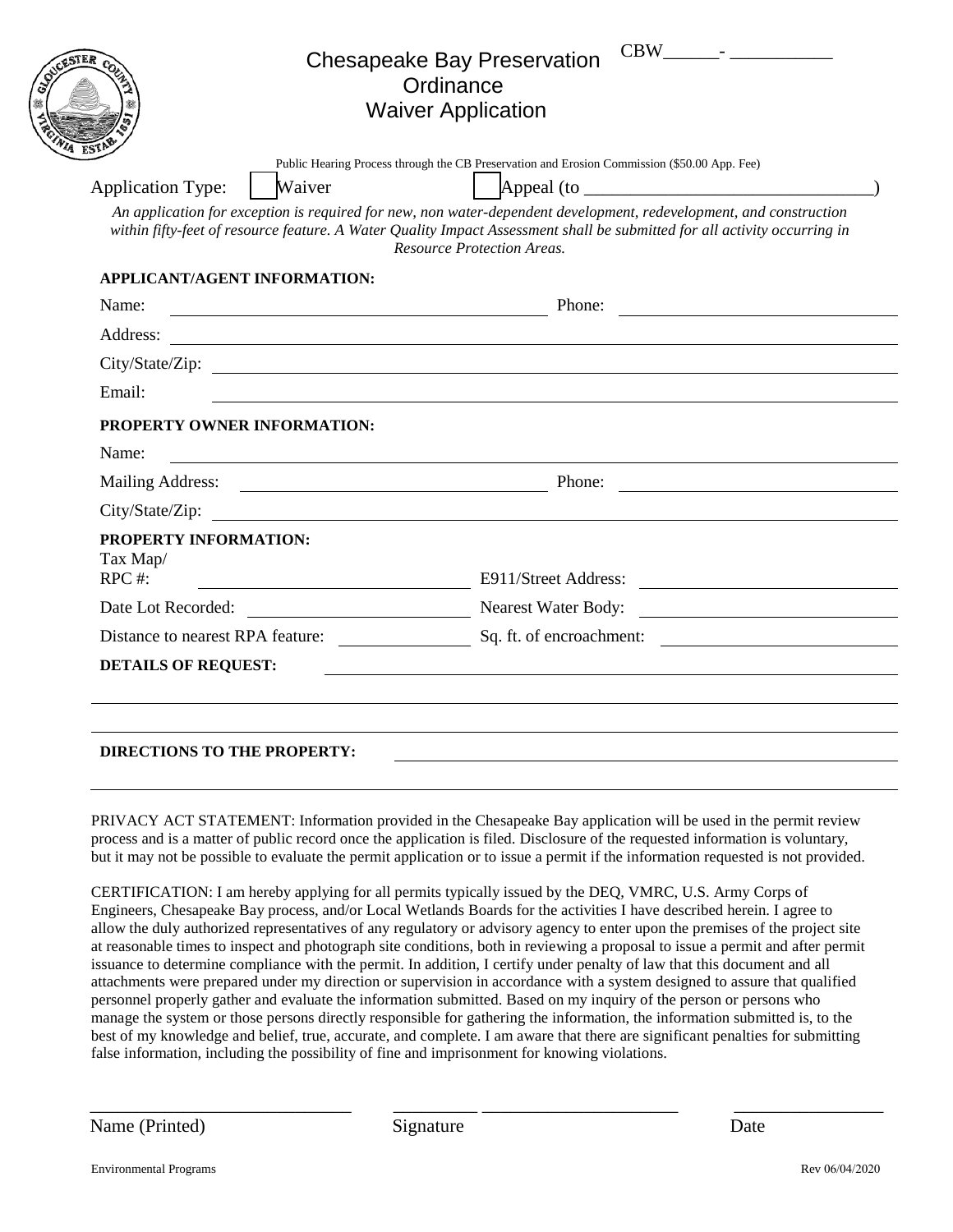#### **Conditions for granting waiver (Sec. 5.5-14):**

- 1. Requirements shall be minimum necessary to afford relief
- 2. Reasonable and appropriate conditions are imposed, as warranted, that will prevent the allowed activity from causing a degradation of water quality.
- 3. Granting waiver will not confer applicant any special privileges that are denied to other property owners subject to its provisions and are similarly situated.
- 4. Waiver is in harmony with purpose and intent of Ordinance and not of substantial detriment to water quality.
- 5. Waiver not based on self-imposed/created conditions or circumstances.
- 6. Other finding, as appropriate and required by County.

|                                                                                                                                                                                                                                                 |                                             | <b>OFFICE USE ONLY</b> |             |
|-------------------------------------------------------------------------------------------------------------------------------------------------------------------------------------------------------------------------------------------------|---------------------------------------------|------------------------|-------------|
|                                                                                                                                                                                                                                                 |                                             |                        |             |
|                                                                                                                                                                                                                                                 |                                             |                        |             |
| <b>COMMISSION DECISION:</b>                                                                                                                                                                                                                     |                                             |                        |             |
| APPROVED: <i>_____ Approval is valid for 36 months from date of approval.</i><br>Conditions/Comments: Conditions/Comments:                                                                                                                      |                                             |                        |             |
| DENIED:<br>**Please be advised that you may appeal the Chesapeake Bay Preservation & Erosion Staff Review decision, in writing, to<br>the Chesapeake Bay Preservation & Erosion Commission within 30 days of the date of this Staff's decision. |                                             |                        |             |
| <b>Staff Signature</b>                                                                                                                                                                                                                          |                                             | <b>Date</b>            |             |
|                                                                                                                                                                                                                                                 |                                             |                        |             |
|                                                                                                                                                                                                                                                 |                                             |                        |             |
|                                                                                                                                                                                                                                                 |                                             |                        |             |
|                                                                                                                                                                                                                                                 |                                             |                        |             |
| Date Surety Released:                                                                                                                                                                                                                           |                                             |                        |             |
|                                                                                                                                                                                                                                                 | <b>Chesapeake Bay Program Administrator</b> |                        | <b>Date</b> |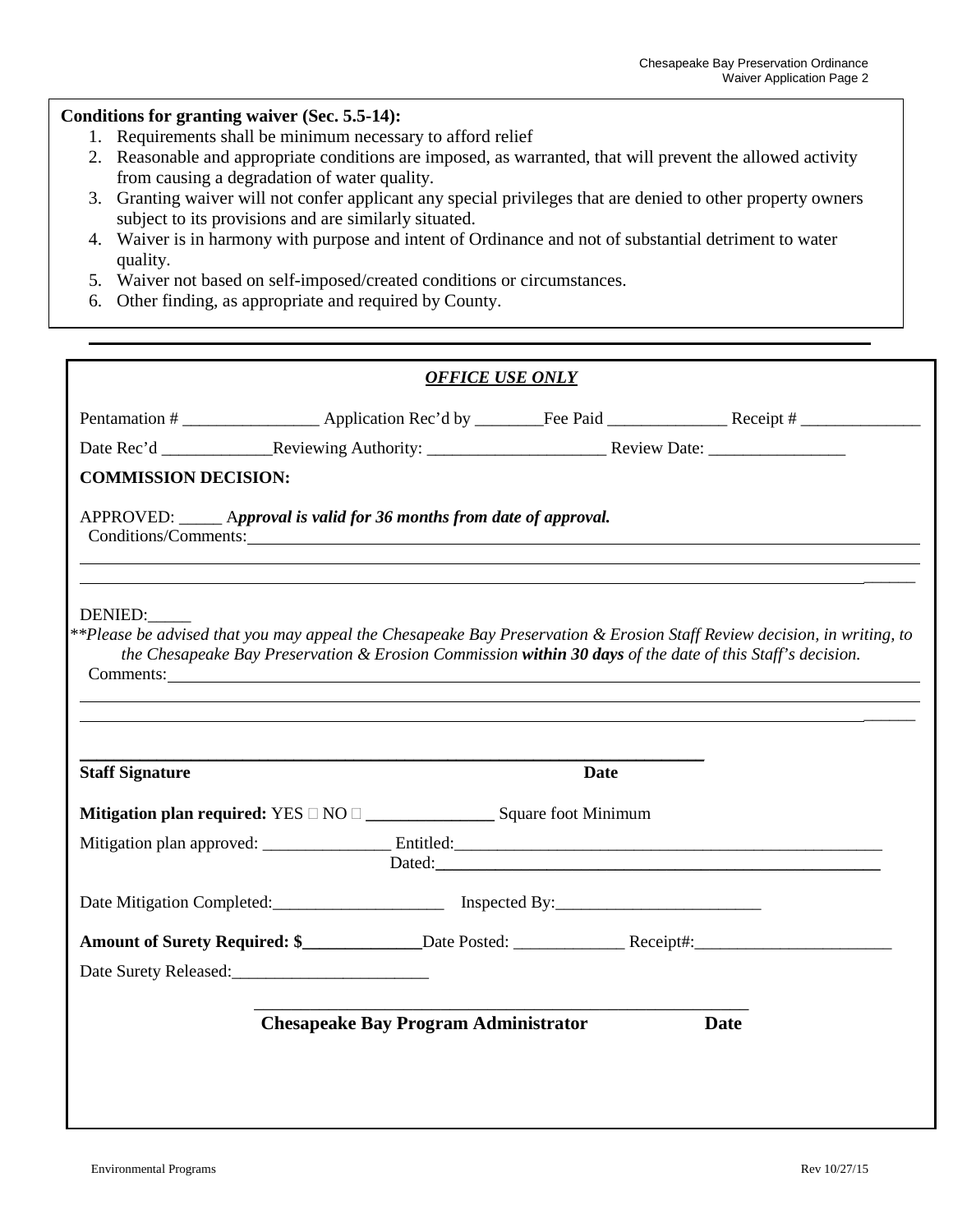

## **WATER QUALITY IMPACT ASSESSMENT**

Project #

#### (Required for all development/redevelopment in the Resource Protection Area; CBPO 5.5-11)

*An engineer or design professional may be required to conduct this water quality impact assessment if the proposed land disturbance is greater than 10,000 square feet or the proposed encroachment is into the seaward 50 feet of the 100-foot Resource Protection Area (RPA) buffer.*

|  | Application Type: CBPA Waiver CBPA Exception RPA Modification (Admin. Process) |
|--|--------------------------------------------------------------------------------|
|  |                                                                                |
|  |                                                                                |
|  |                                                                                |
|  |                                                                                |
|  |                                                                                |

*A site drawing, which shows the following, must be attached to this water quality impact assessment:*

- 1. Location of the components of the RPA, including the 100-foot buffer area;
- 2. Location and nature of any proposed encroachment into the buffer area, including, type of paving material; areas of clearing or grading; location of any structures, drives, or other impervious cover; sewage disposal systems or reserve drainfield sites; and wells.
- 3. Type and location of proposed best management practices to mitigate the proposed encroachment;
- 4. Location of existing vegetation onsite, including the number, type of trees, caliper and other vegetation to be removed in the buffer to accommodate the encroachment or modification; and
- 5. Type, size, and location of replacement vegetation.

#### *Site Conditions (of site and adjacent lands):*

| Total Amount of Disturbed Area $(ft^2)$ :              |                                                                                                        |  |
|--------------------------------------------------------|--------------------------------------------------------------------------------------------------------|--|
| <b>Existing Vegetation:</b>                            |                                                                                                        |  |
| Total Amount of Underbrush Removed (ft <sup>2</sup> ): |                                                                                                        |  |
|                                                        | Types:                                                                                                 |  |
| Number of Trees Limbed or Pruned:                      |                                                                                                        |  |
| Number of Dead/Dying/Diseased Trees Removed:           | Types:                                                                                                 |  |
| <b>Proposed Vegetation Mitigation Measures:</b>        |                                                                                                        |  |
| Number of New Canopy Trees Proposed:                   | $\frac{1}{2}$ Types:                                                                                   |  |
|                                                        | Number of New Understory Trees Proposed: Types: Types: Number of New Understory Trees Proposed: Types: |  |
|                                                        |                                                                                                        |  |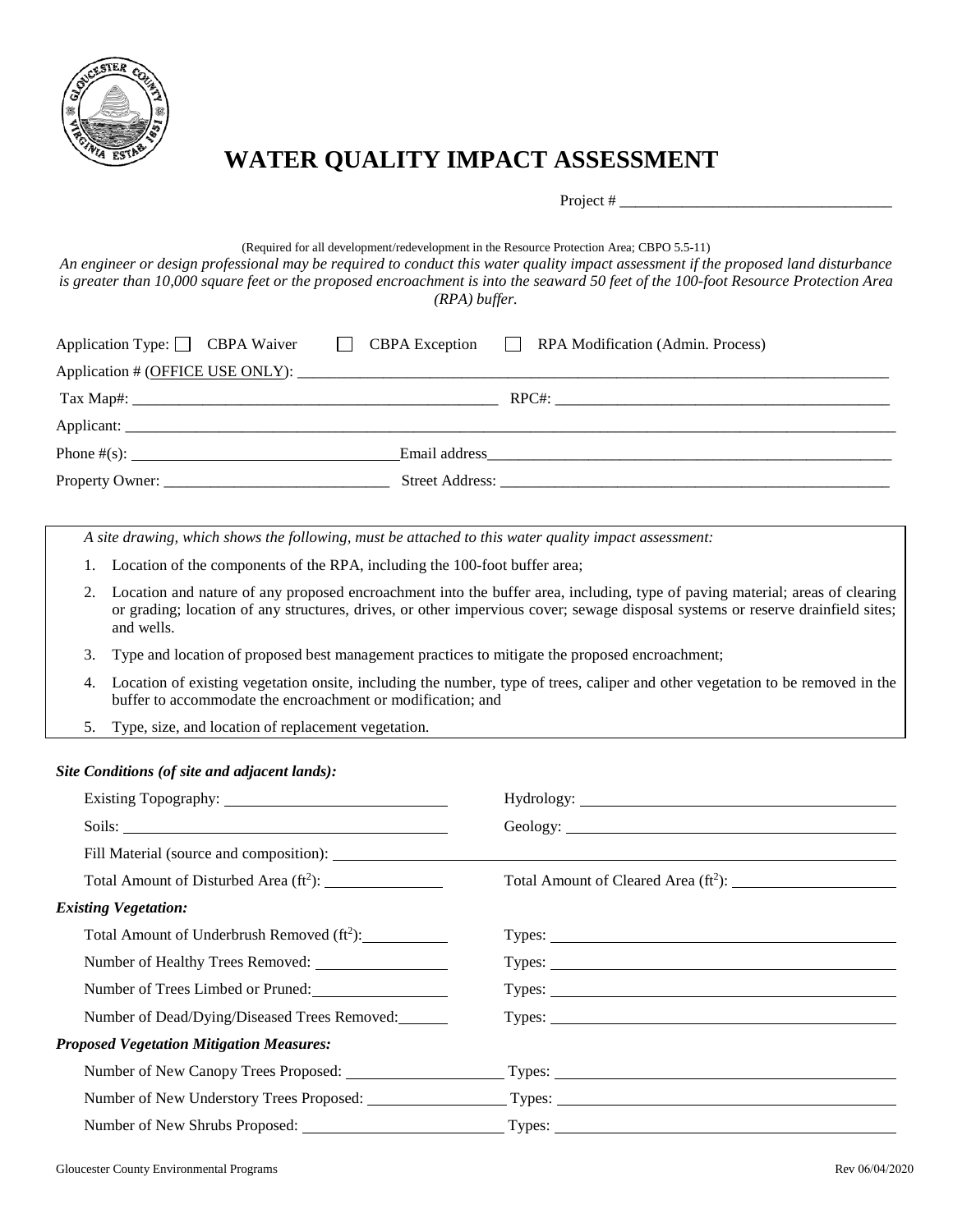|                                            | <b>Proposed Erosion and Sedimentation Control Practices:</b>                                                                                                                                                                   |                                                                                                                         |
|--------------------------------------------|--------------------------------------------------------------------------------------------------------------------------------------------------------------------------------------------------------------------------------|-------------------------------------------------------------------------------------------------------------------------|
| $\Box$ Silt Fencing                        | Temporary Construction Entrance                                                                                                                                                                                                | $\Box$ Straw Bale Barrier(s)                                                                                            |
| Inlet Protection                           | Temporary/Permanent Seeding                                                                                                                                                                                                    | $\Box$ Mulching                                                                                                         |
| Tree Protection                            | Sediment Trap                                                                                                                                                                                                                  |                                                                                                                         |
|                                            |                                                                                                                                                                                                                                |                                                                                                                         |
| <b>Proposed Best Management Practices:</b> |                                                                                                                                                                                                                                |                                                                                                                         |
|                                            | $\Box$ Dry Well(s) $\Box$ Infiltration Trench(es) $\Box$ Vegetated Filter Strip(s)                                                                                                                                             | Grass Swale(s)                                                                                                          |
|                                            | $\Box$ Other:                                                                                                                                                                                                                  |                                                                                                                         |
| <b>Wastewater (Septic) Element:</b>        |                                                                                                                                                                                                                                |                                                                                                                         |
|                                            |                                                                                                                                                                                                                                | Attach legible, clean copy of Health Department Approval Information- to include calculations and dimensions.           |
|                                            |                                                                                                                                                                                                                                | Description of potential impacts of the proposed wastewater systems including and proposed mitigated measures for these |
|                                            | impacts: and the contract of the contract of the contract of the contract of the contract of the contract of the contract of the contract of the contract of the contract of the contract of the contract of the contract of t |                                                                                                                         |
|                                            |                                                                                                                                                                                                                                |                                                                                                                         |
|                                            |                                                                                                                                                                                                                                |                                                                                                                         |
|                                            |                                                                                                                                                                                                                                |                                                                                                                         |
|                                            |                                                                                                                                                                                                                                |                                                                                                                         |

PRIVACY ACT STATEMENT: Information provided in the Chesapeake Bay application will be used in the permit review process and is a matter of public record once the application is filed. Disclosure of the requested information is voluntary, but it may not be possible to evaluate the permit application or to issue a permit if the information requested is not provided.

CERTIFICATION: I am hereby applying for all permits typically issued by the DEA, VMRC, U.S. Army Corps of Engineers, Chesapeake Bay process, and/or Local Wetlands boards for the activities I have described herein. I agree to allow the duly authorized representatives of any regulatory or advisory agency to enter upon the premises of the project site at reasonable times to inspect and photograph site conditions, both in reviewing proposal to issue a permit and after permit issuance to determine compliance with the permit. In addition, I certify under penalty of law that this document and all attachments were prepared under my direction or supervision in accordance with a system designed to assure that qualified personnel properly gather and evaluate the information submitted. Based on my inquiry of the person or persons who manage the system or those persons directly responsible for gathering the information, the information submitted is, to the best of my knowledge and belief, true, accurate, and complete. I am aware that there are significant penalties for submitting false information, including the possibility of fine and imprisonment for knowing violations.

\_\_\_\_\_\_\_\_\_\_\_\_\_\_\_\_\_\_\_\_\_\_\_\_\_\_\_\_\_\_\_\_\_\_\_\_\_\_\_\_\_\_\_\_\_\_\_\_\_\_\_\_\_\_\_\_\_\_\_\_\_\_\_ \_\_\_\_\_\_\_\_\_\_\_\_\_\_\_\_\_\_\_\_\_\_\_\_\_\_\_\_

Name (Printed)

Signature Date Date of the Date of the United States of the Date of the Date of the Date of the Date of the Date of the Date of the Date of the Date of the Date of the Date of the Date of the Date of the Date of the United

\_\_\_\_\_\_\_\_\_\_\_\_\_\_\_\_\_\_\_\_\_\_\_\_\_\_\_\_\_\_\_\_\_\_\_\_\_\_\_\_\_\_\_\_\_\_\_\_\_\_\_\_\_\_\_\_\_\_\_\_\_\_\_